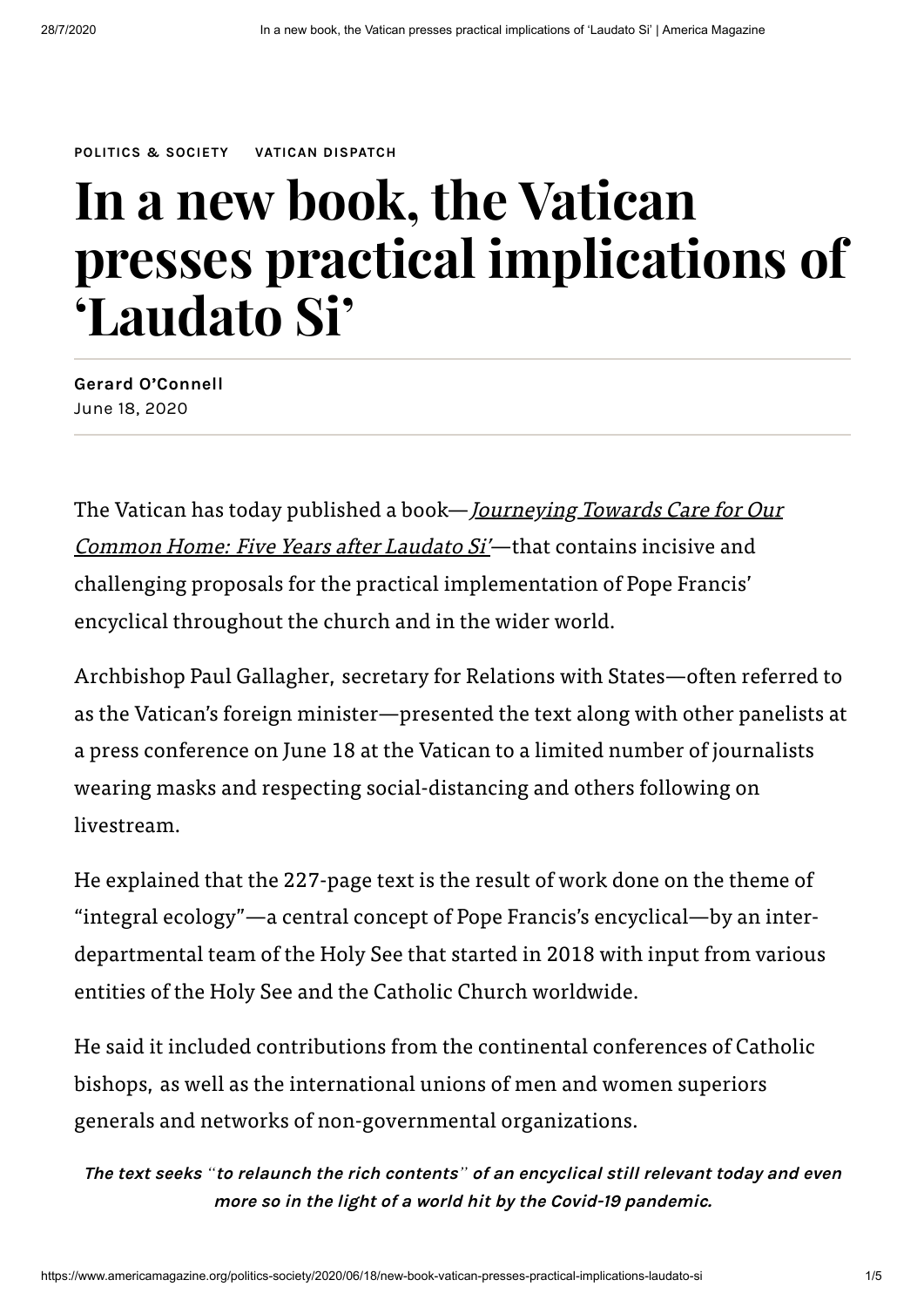Archbishop Gallagher said the text seeks "to relaunch the rich contents" of an encyclical still relevant today and even more so in the light of a world hit by the Covid-19 pandemic. It also aims to provide a guide to reading "[Laudato](http://w2.vatican.va/content/francesco/en/encyclicals/documents/papa-francesco_20150524_enciclica-laudato-si.html) Si'" and for its practical implementation. Furthermore, it seeks to encourage greater collaboration between the offices of the Roman Curia and Catholic institutions worldwide that are already engaged in the dissemination and implementation of "Laudato Si'."

Tomás Insua, co-founder and executive director of the Global Catholic Climate Movement and a [participant](https://catholicclimatemovement.global/) on the Vatican panel presenting the book, described the publication as "a road map for the post-Covid-19 world." He said it includes "so many great stories from all corners of the globe and all sectors of the church," including the movement he leads, that illustrate ways in which the encyclical is already being implemented across the world.

Aloysius John, the secretary general of Caritas [Internationalis,](https://www.caritas.org/) noted that "a number of the programs" of Caritas' 162 member organizations are mentioned among "the good practices" in the book. "In this time of crisis, the prophecy of 'Laudato Si'' proves true," he said, "when it pointed to integral ecology as the lens through which we are called to understand and respond to the reality of today's world."

## [Want to discuss politics with other America readers? Join our Facebook discussion group, [moderated](https://www.facebook.com/groups/2039874489629187/) by America's writers and editors.]

The book contains an introduction and two chapters. Chapter I focuses on "Education and Ecology" and emphasizes the need for "integral ecology and spiritual conversion," which can be developed not only in the family but also through the various levels of education from early childhood to university as well as through catechesis. It indicates the importance of dialogue, collaboration and cooperation in the care of our common home with the other Christian churches and communities as well as with the followers of other religions.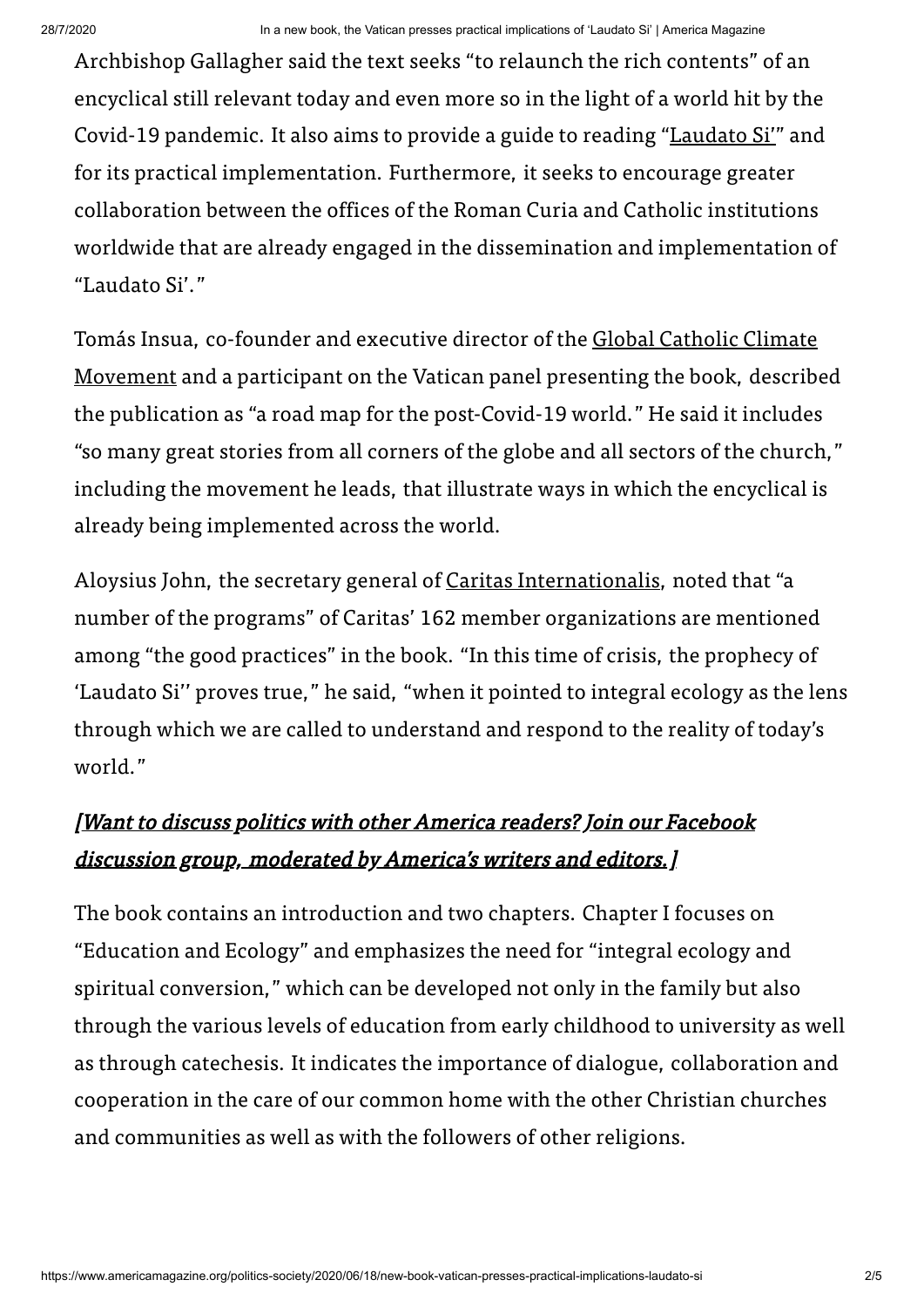Chapter II is devoted to "integral ecology and integral human development" and reiterates the encyclical's emphasis that "everything is connected." It touches many of the hot-button and crucial issues of our day: nutrition; water; energy; eco-systems; deforestation; desertification; use of the soil, the seas and oceans; finance; work; justice and public administration; health and climate change.

Each theme is enriched with a list of relevant texts from Francis and his predecessors on the social teaching of the church. It also contains a section that highlights some "good practices" and a series of concrete proposals for the further implementation of the encyclical in the church and the world. The text emphasizes that "everyone" has a role in the care of our common home, from the individual citizen and the religious community to the state government and the international community.

#### **It calls for** *"***disinvestment from companies that extract or use fossil fuels***"* **and advocates the development of microcredit initiatives and the closing of fiscal sanctuaries.**

Speaking of finance, for example, it lists "ethical investment" among the "pillars" for a new paradigm for development and recalls the conferences organized by Catholic Relief Services and the Holy See in this area. It calls for "disinvestment from companies that extract or use fossil fuels" and advocates the development of microcredit initiatives and the closing of fiscal sanctuaries.

In the section on "energy," it urges moving away decisively from the use of fossil fuels to renewable sources of energy, especially ones that are accessible to the poor.

In this latter context, Archbishop Fernando Vérgez Alzaga, L.C., the secretary general of the Governorate of the Vatican City State, highlighted the many ways the Vatican has become "green," for example, by saving energy through the use of solar panels and through the renewal of its internal transport system. He said it is implementing the ecological direction called for by "Laudato Si'" in relation to its water systems and protecting biodiversity in the Vatican's gardens and trees, as explained in the book.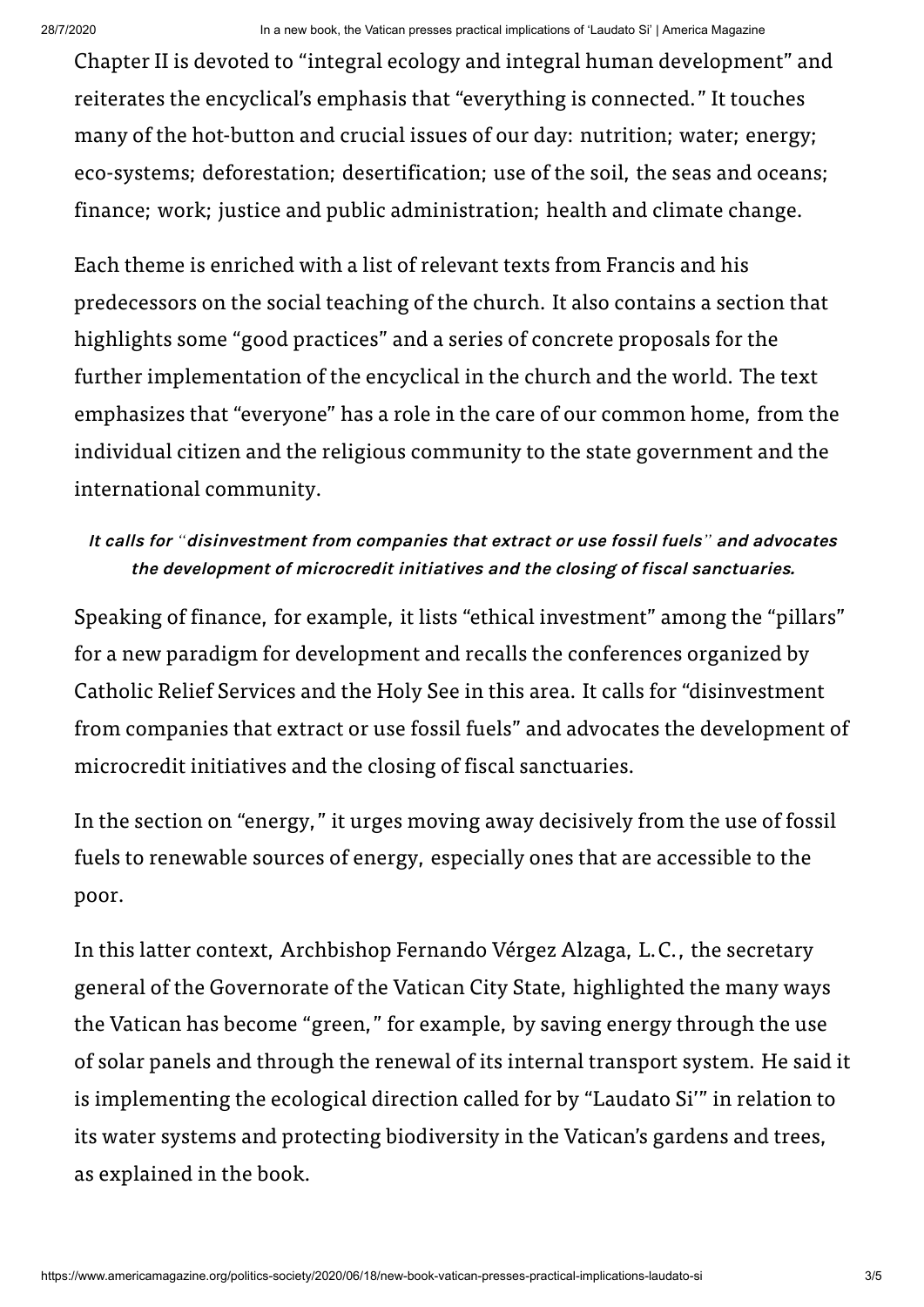Not surprisingly, the text emphasizes the vital importance and urgency of addressing the problem of climate change and the need to educate people from childhood onwards on how each individual can contribute to caring for our common home. When asked about what he thought of the Trump administration's move to withdraw from the Paris Accords, Archbishop Gallagher said, "We think the involvement of the United States is essential," but, at the same time, he "relativized" the role of the federal state "because it is not the only actor." He explained that "many states" in the United States "have continued their involvement" and that there are "other actors too" in this movement, including the church and in civil society.

Mr. Insua highlighted "the very active participation from the laity in general and young people in particular" in efforts to promote "Laudato Si'."

Archbishop Angelo Zani, secretary of the Congregation for Catholic Education also underlined the involvement of young people and said the gathering for the Global Compact on education, which had to be cancelled due to the pandemic, will be held virtually on Oct. 15 and will give much attention to youth involvement.

Archbishop Bruno Marie Duffé, secretary of the Dicastery for Promoting Integral Human [Development,](http://www.humandevelopment.va/en.html) noted that the book presents a number of "good practices" in the effort to implement the encyclical, in the hope that it will "awaken other educational and community initiatives."

The speakers on the panel at today's presentation all conveyed the conviction that the encyclical has given rise to a global dynamic that is destined to grow ever stronger, not only within the church but also in collaboration with other Christians, the followers of other religions and people of good will, and especially young people. They hope the new book, which is an easy read, will serve as a stimulus to further reflection and many more new initiatives across the globe.

### [Explore America's [in-depth](https://www.americamagazine.org/pope-francis?utm_source=Website&utm_medium=inline_promo&utm_campaign=pope_francis_special_topic_page) coverage of Pope Francis.]

More: **[LAUDATO](https://www.americamagazine.org/topic/laudato-si) SI'** / **[ENVIRONMENT](https://www.americamagazine.org/topic/environment)** / **POPE [FRANCIS](https://www.americamagazine.org/topic/pope-francis)** / **[VATICAN](https://www.americamagazine.org/topic/vatican)**